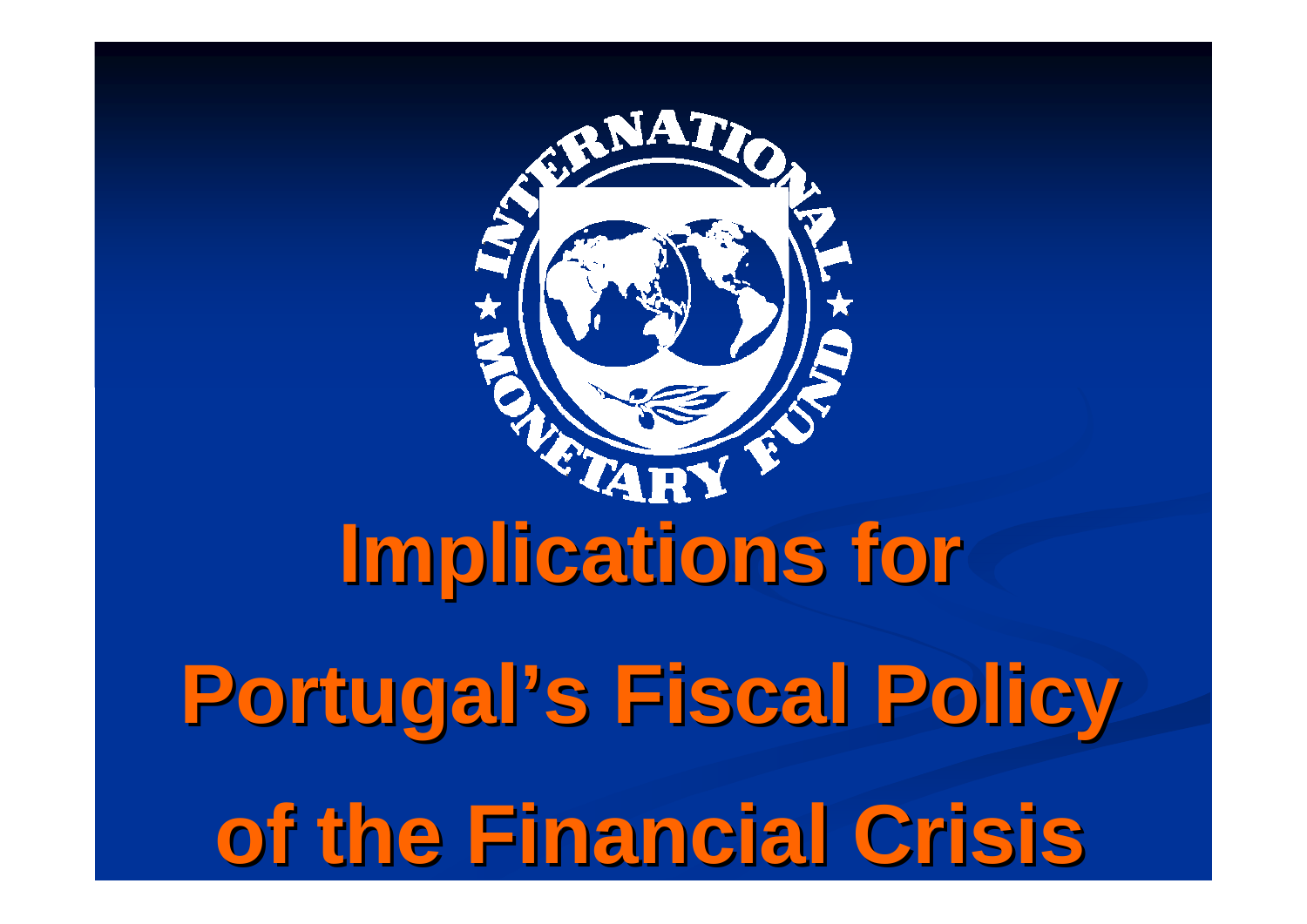## An extraordinary, banking-sector shock is **striking advanced economies striking advanced economies**

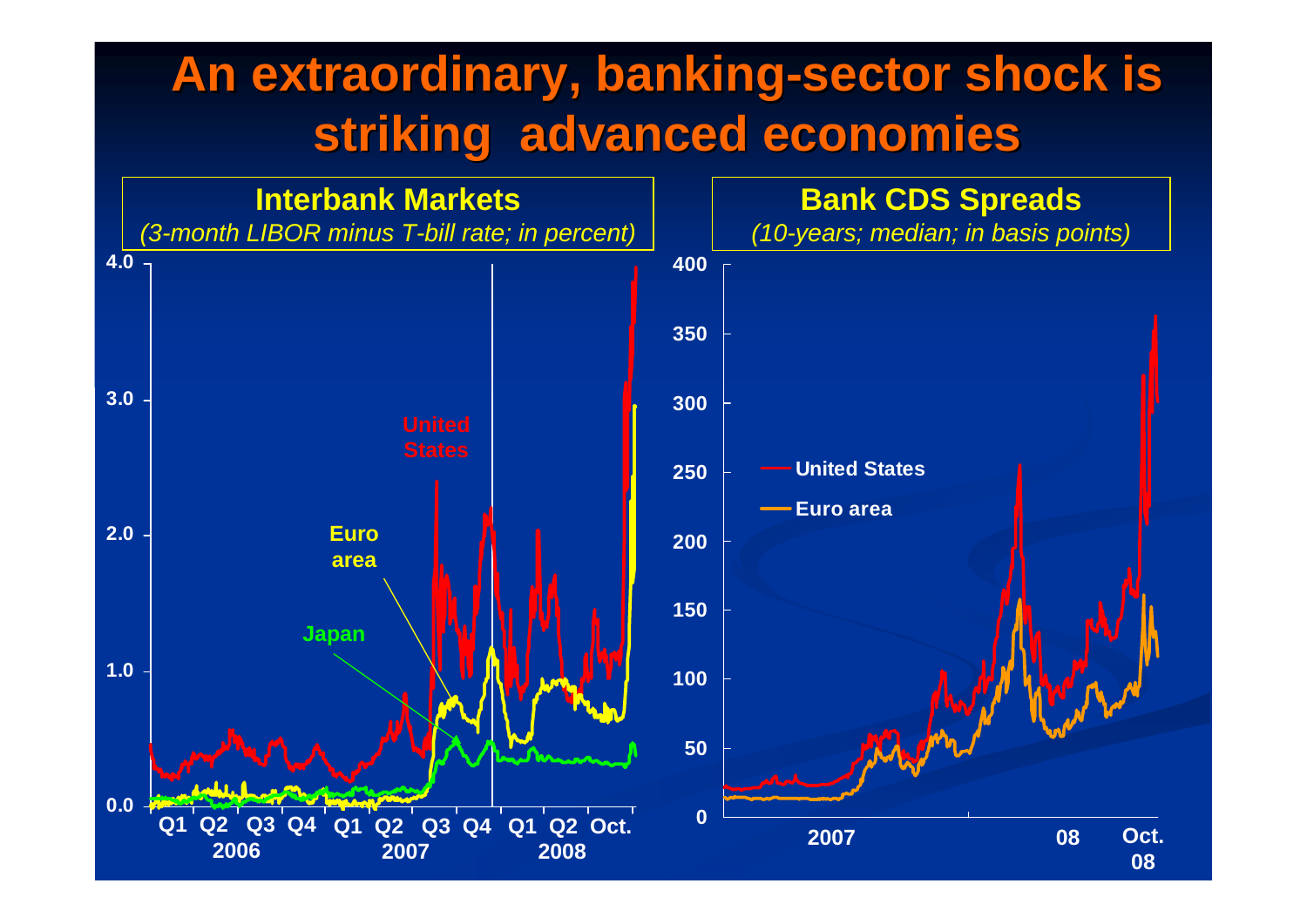## Advanced economies to come close **to or move into recession to or move into recession**

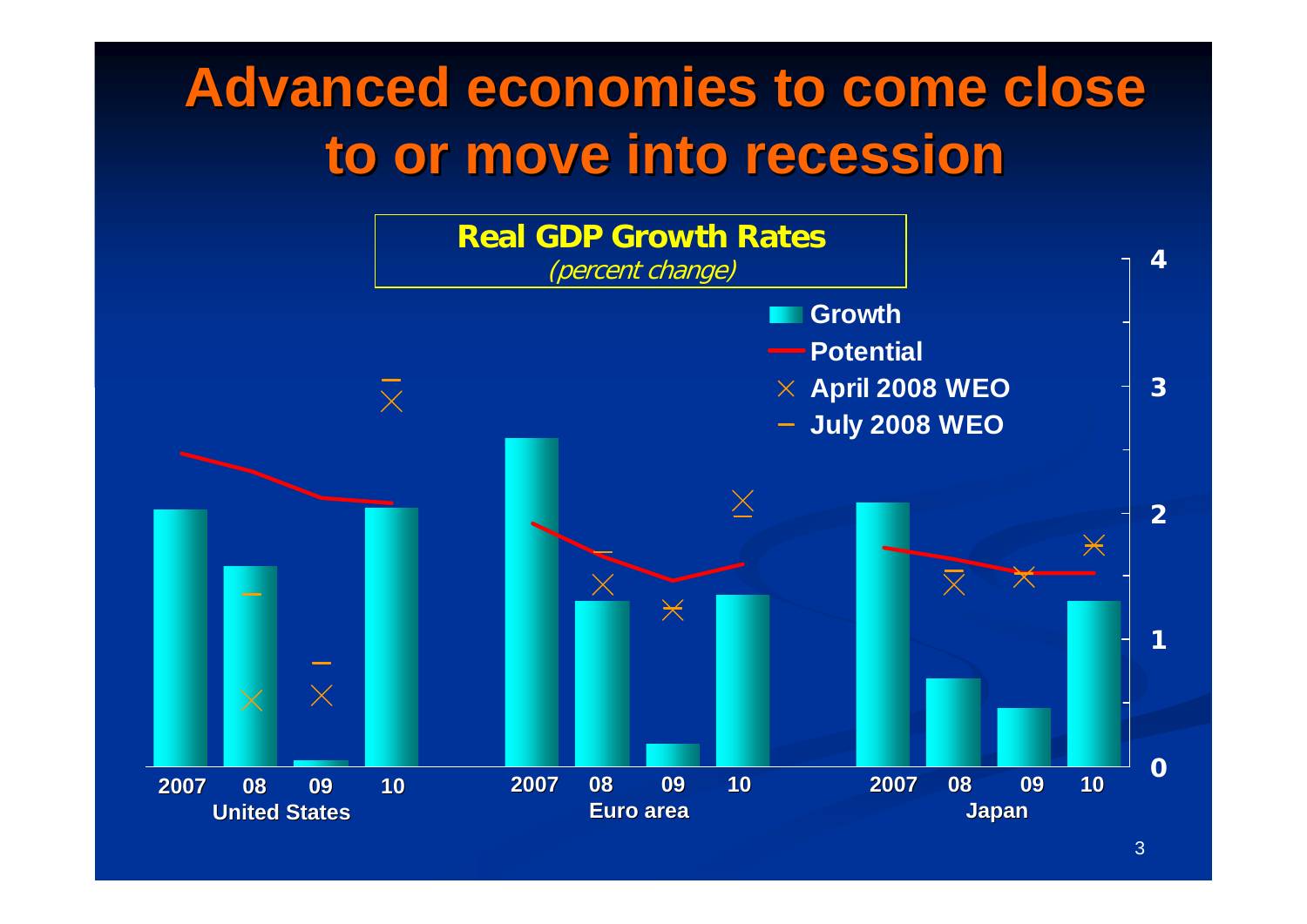## **The financial sector stress is feeding rapidly into the nonfinancial sector rapidly into the nonfinancial sector**

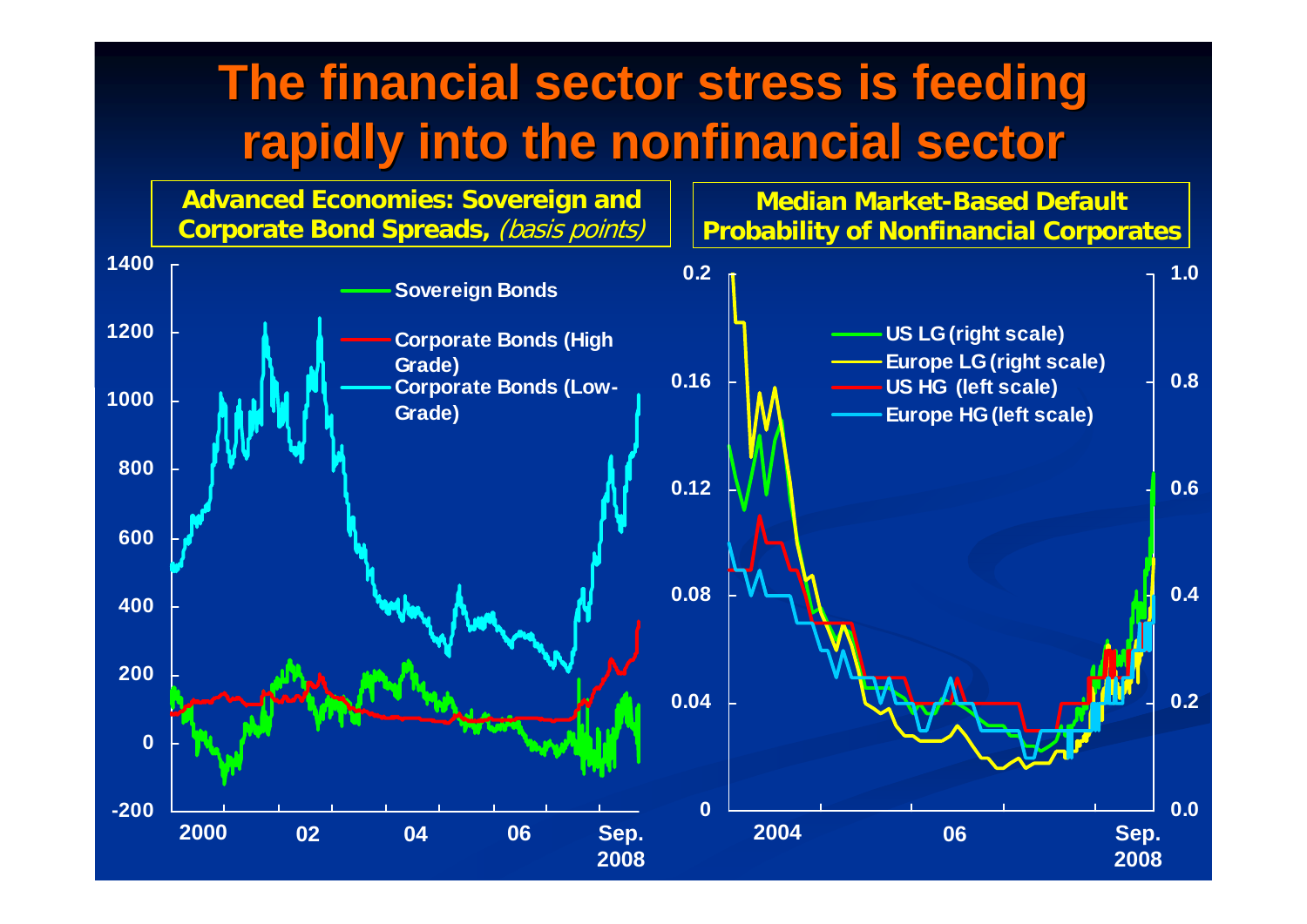## **Thus, the risks are clearly to the downside Thus, the risks are clearly to the downside**

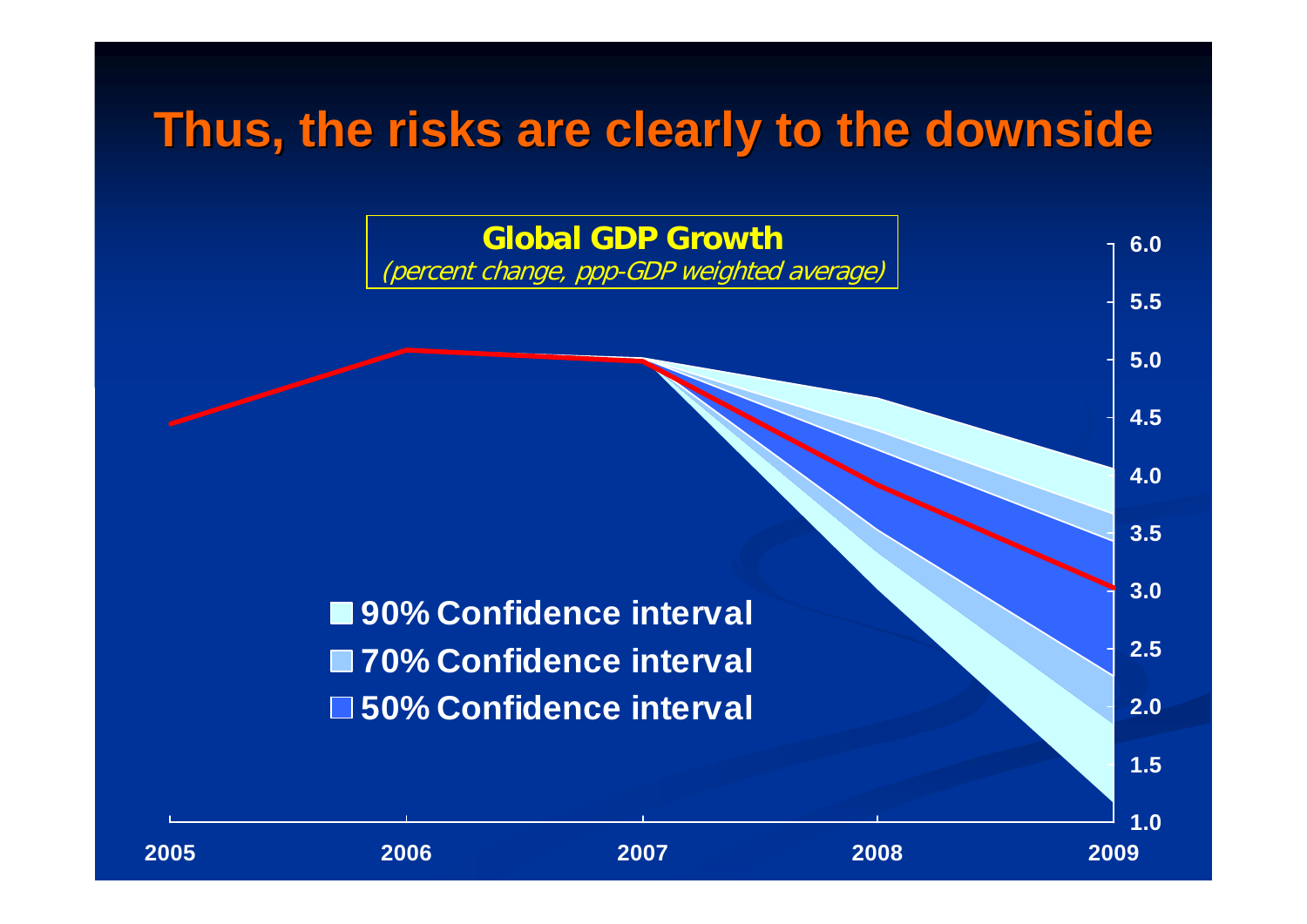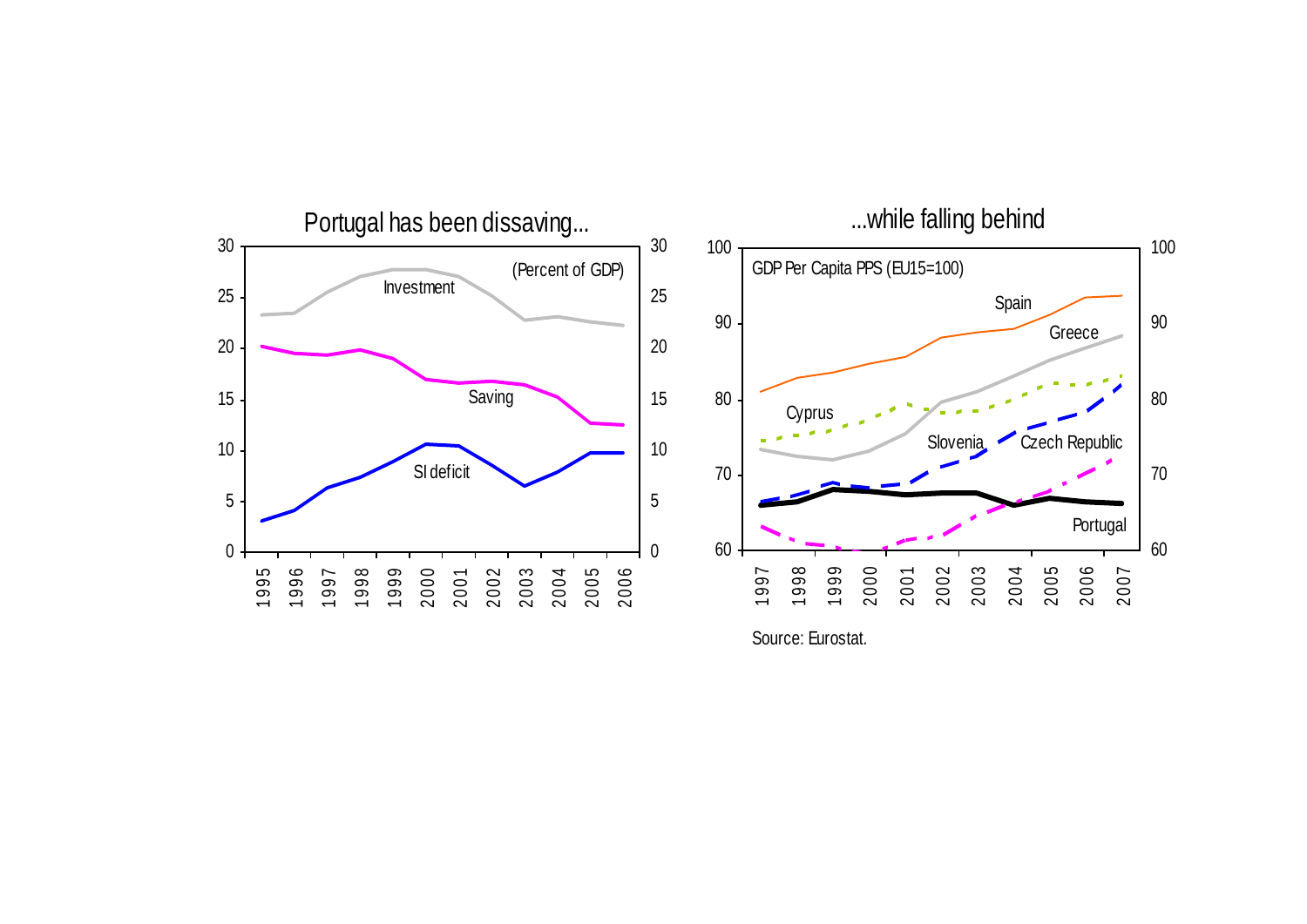

...and expenditure based

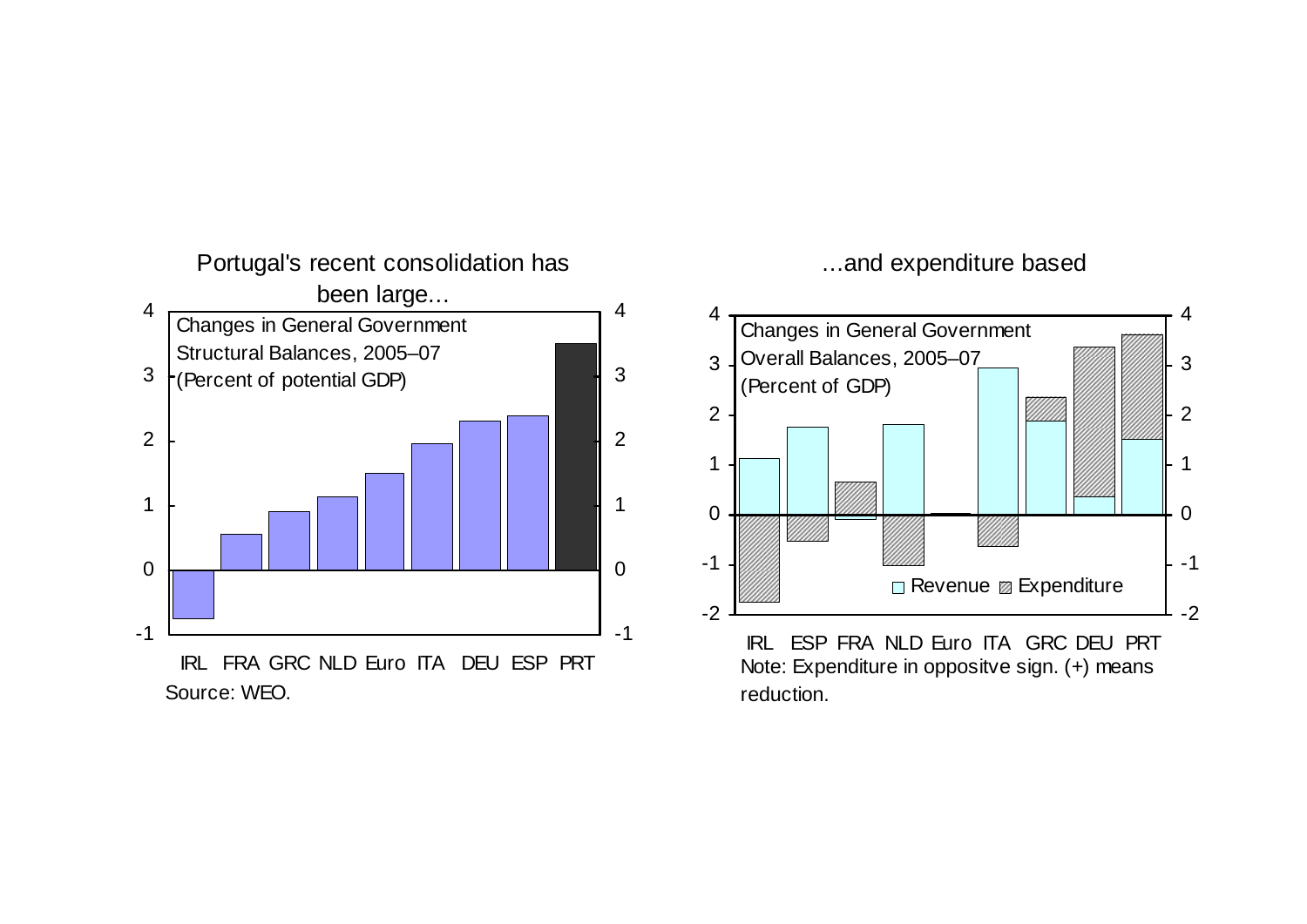

...but had increased rapidly.

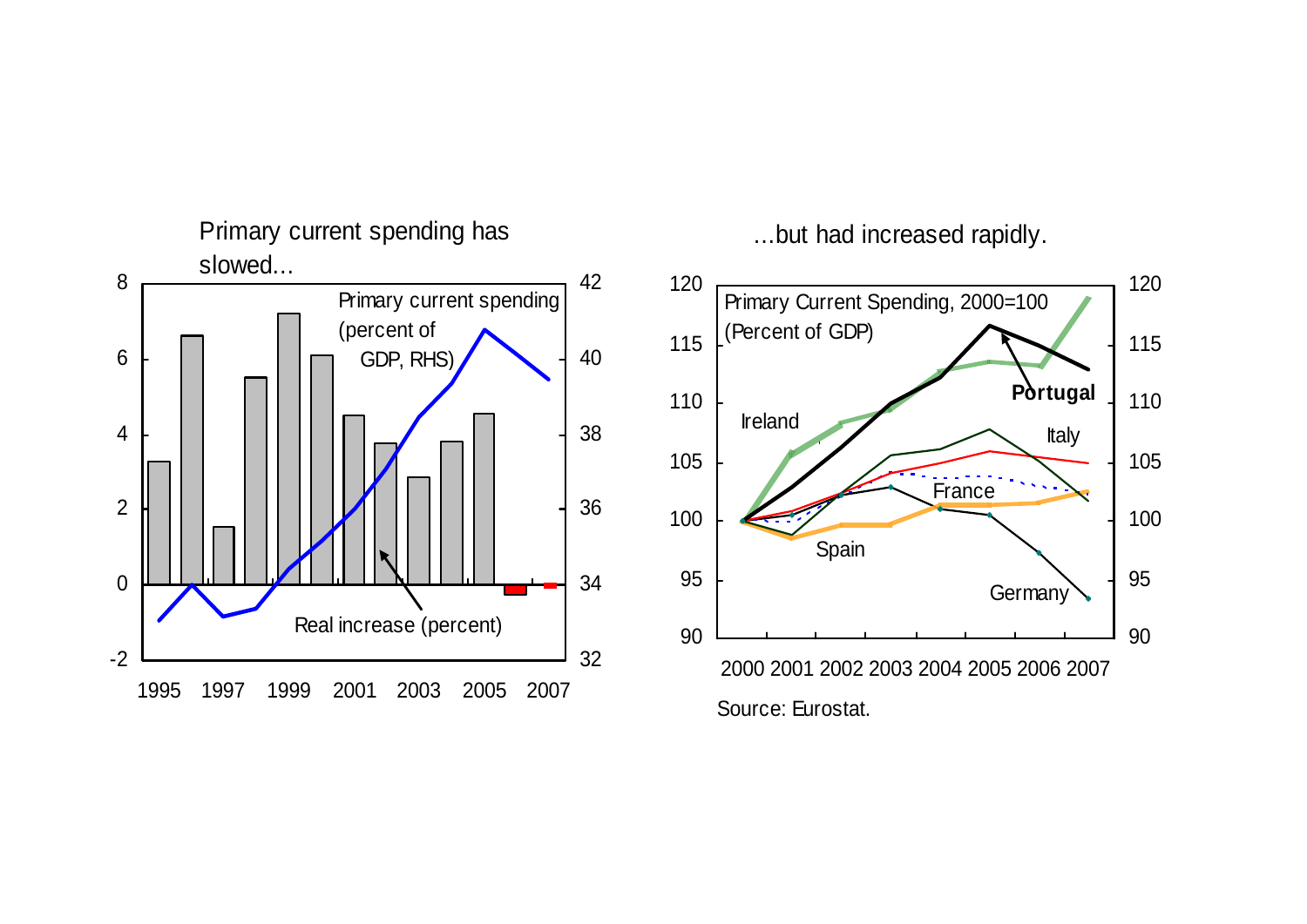